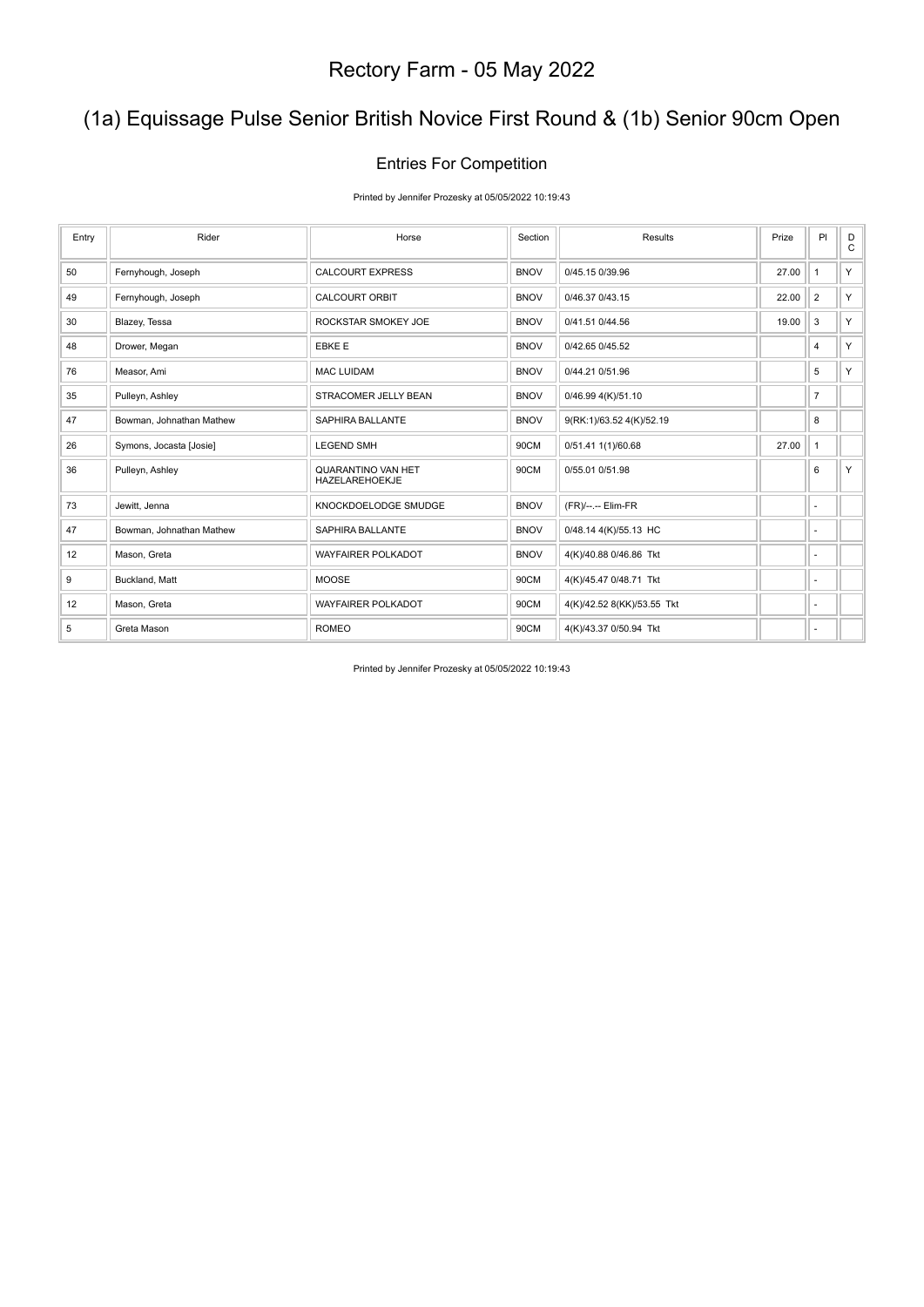# (2a) Nupafeed Supplements Senior Discovery - First Round & (2b) Senior 1.00m Open

#### Entries For Competition

Printed by Jennifer Prozesky at 05/05/2022 11:10:49

| Entry          | Rider                    | Horse                        | Section | Results                 | Prize | PI                       | D<br>$\mathtt{C}$ |
|----------------|--------------------------|------------------------------|---------|-------------------------|-------|--------------------------|-------------------|
| 19             | Williams, Tara           | DIAMOND CLOVER DERAWLIN      | D       | 0/38.45 0/41.40         | 32.00 | $\mathbf{1}$             | Y                 |
| 49             | Fernyhough, Joseph       | <b>CALCOURT ORBIT</b>        | D       | 0/45.42 0/45.81         | 25.00 | $\overline{2}$           | Y                 |
| 78             | Measor, Ami              | QUADRILLO VAN DE KEMPENHOEVE | D       | 0/44.00 0/49.38         | 22.00 | 3                        | Y                 |
| 77             | Measor, Ami              | CHOPARD Z                    | D       | 0/46.16 0/52.64         |       | 4                        | Y.                |
| 71             | Jewitt, Jenna            | <b>GRANGE RED SPARROW</b>    | D       | 0/39.84 4(K)/42.34      |       | 5                        |                   |
| 30             | Blazey, Tessa            | ROCKSTAR SMOKEY JOE          | D       | 0/44.39 4(K)/44.23      |       | 6                        |                   |
| 79             | Reynolds, Jake           | CALCOURT COUNTDOWN           | D       | 4(R)/56.01 0/49.34      |       | $\boldsymbol{7}$         |                   |
| 42             | Bowman, Johnathan Mathew | <b>MILESTONE MAX</b>         | D       | 4(K)/49.47 0/51.67      |       | 8                        |                   |
| 58             | Putt, Phoebe             | <b>ARMITAGE LAD</b>          | D       | 4(D)/47.95 4(K)/44.43   |       | 9                        |                   |
| 46             | Bowman, Johnathan Mathew | DUVAL VAN DE KOYENBORRE Z    | D       | 4(K)/46.83 4(K)/54.43   |       | 10                       |                   |
| 50             | Fernyhough, Joseph       | <b>CALCOURT EXPRESS</b>      | D       | 0/45.50 15(KRK:3)/62.42 |       | 11                       |                   |
| $\overline{2}$ | Collinge, Lucy           | <b>KILCLOGHER LOUIS</b>      | D       | 26(RK:18)/80.16 0/49.07 |       | 12                       |                   |
| 29             | Mcdonald, Hannah         | <b>GO SPIRIT</b>             | 1.00M   | 0/44.26 0/39.70         | 32.00 | $\mathbf{1}$             | Y                 |
| 4              | Buckland, Matt           | <b>PRINCE</b>                | 1.00M   | 4(K)/39.72 0/48.62      |       | $\overline{2}$           |                   |
| 83             | Hobby, Henry             | <b>HARVEY</b>                | 1.00M   | 0/47.54 4(K)/53.60      |       | 3                        |                   |
| 26             | Symons, Jocasta [Josie]  | <b>LEGEND SMH</b>            | 1.00M   | 0/52.20 28(KR:20)/79.26 |       | 4                        |                   |
| 65             | Wadland, Lucinda         | RAMIRO'S FOOT PRINT          | D       | (FR)/--.-- Elim-FR      |       | ٠                        |                   |
| 32             | Jackson, Hannah          | MANS VAN DE SENT             | D       | (FR)/--.-- Elim-FR      |       | ÷,                       |                   |
| 32             | Jackson, Hannah          | MANS VAN DE SENT             | D       | 0/46.85 0/52.45 HC      |       | $\overline{\phantom{a}}$ |                   |
| 5              | Greta Mason              | <b>ROMEO</b>                 | 1.00M   | 0/41.98 0/49.40 Tkt     |       | $\sim$                   |                   |

Printed by Jennifer Prozesky at 05/05/2022 11:10:49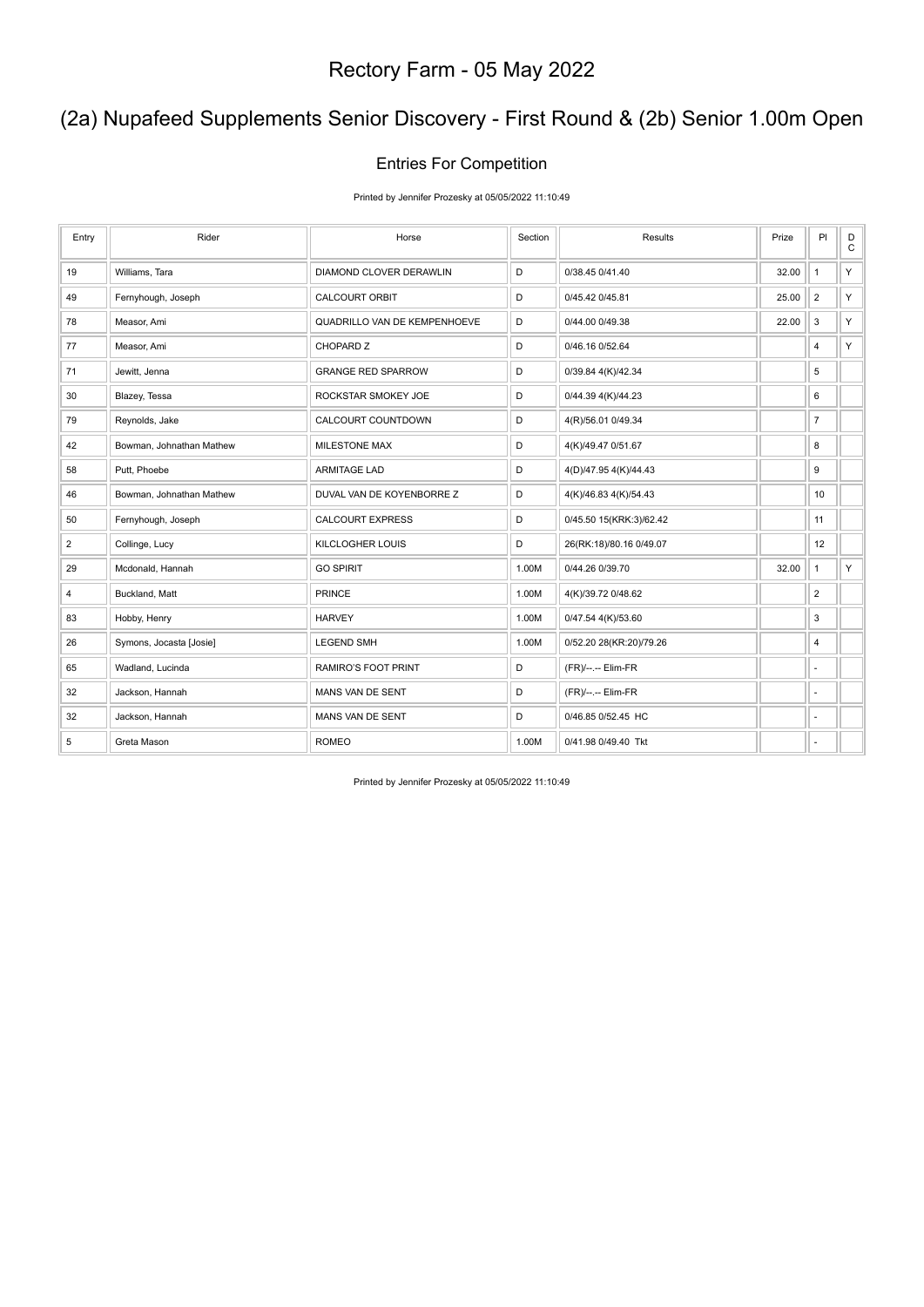# 3 Senior 1.05m Open

#### Entries For Competition

#### Printed by Jennifer Prozesky at 05/05/2022 11:42:31

| Entry          | Rider            | Horse                     | Results                         | Prize | PI                       | D<br>$\mathsf{C}$ |
|----------------|------------------|---------------------------|---------------------------------|-------|--------------------------|-------------------|
| 71             | Jewitt, Jenna    | <b>GRANGE RED SPARROW</b> | 0/42.71 4(K)/51.28              | 32.00 |                          |                   |
| 29             | Mcdonald, Hannah | <b>GO SPIRIT</b>          | 0/39.58 8(KK)/46.50             | 25.00 | $\overline{2}$           |                   |
| 59             | Putt, Phoebe     | <b>ARMITAGE LAD</b>       | 0/38.78 12(KKK)/46.15           |       | 3                        |                   |
| 68             | Bradstock, Alfie | <b>BLUE STAR 11</b>       | (RR)/--.-- Elim-Ref             |       | $\overline{\phantom{a}}$ |                   |
| 68             | Bradstock, Alfie | <b>BLUE STAR 11</b>       | 0/54.63 7(R:3)/70.71 HC         |       |                          |                   |
| $\overline{4}$ | Buckland, Matt   | <b>PRINCE</b>             | 0/41.87 8(KK)/51.98 Tkt         |       | $\overline{\phantom{a}}$ |                   |
| 8              | Buckland, Matt   | <b>WOODY</b>              | 4(K)/40.79 (DE)/59.43 Elim-Tech |       |                          |                   |
| $\overline{7}$ | Greta Mason      | <b>HARVEY</b>             | 0/42.42 8(KK)/52.77 Tkt         |       | $\overline{\phantom{a}}$ |                   |
|                |                  |                           |                                 |       |                          |                   |

Printed by Jennifer Prozesky at 05/05/2022 11:42:31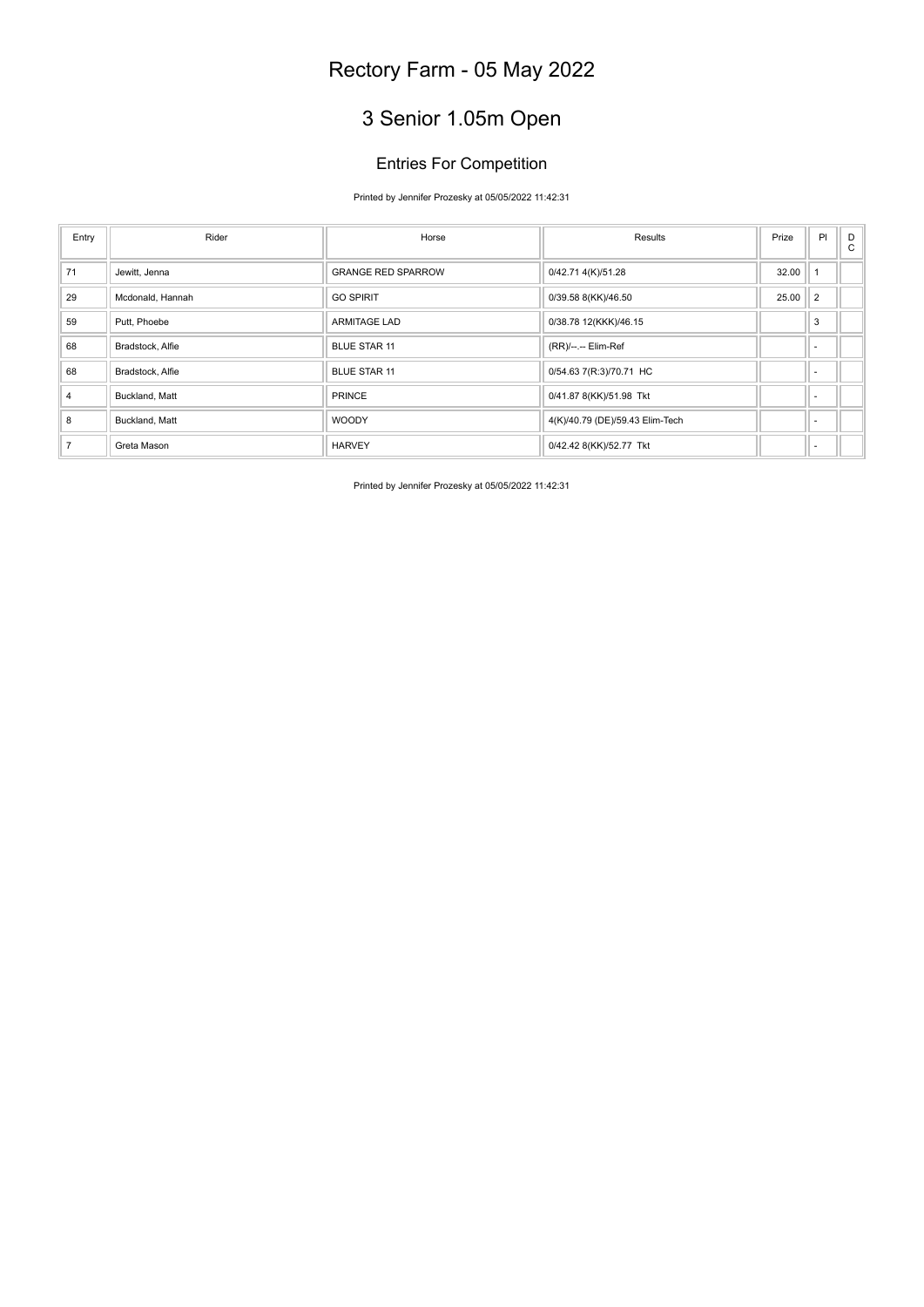# (4a) Senior Newcomers - First Round & (4b) Senior 1.10m Open

#### Entries For Competition

Printed by Jennifer Prozesky at 05/05/2022 13:06:34

| Entry          | Rider                    | Horse                      | Section | <b>Results</b>            | Prize | P                        | $_{\rm C}^{\rm D}$ |
|----------------|--------------------------|----------------------------|---------|---------------------------|-------|--------------------------|--------------------|
| 85             | Punter, Jasmine Victoria | CLIO <sub>V</sub>          | 1.10M   | 0/39.72 0/36.99           | 42.00 | $\overline{1}$           | Y.                 |
| 16             | Mason, Rebecca           | <b>JUST JEFFERY</b>        | N       | 0/40.83 0/40.73           | 32.00 | $\overline{2}$           | Y.                 |
| 14             | Mason, Rebecca           | <b>INTERSTELLAR</b>        | N       | 0/41.17 0/43.01           | 22.00 | 3                        | Y.                 |
| 74             | Hughes, Jemima           | <b>KILMANAC LARRY</b>      | N       | 0/38.79 0/47.05           | 22.00 | $\overline{4}$           | Y.                 |
| 60             | Putt, Phoebe             | <b>JALEXIA</b>             | N       | 0/45.20 0/47.55           | 22.00 | 5                        | Y.                 |
| 21             | Austin, Sophie Ellen     | MEA CULPA 11               | N       | 0/46.31 0/49.11           |       | 6                        | Y.                 |
| 54             | Baker Steljes, Rebecca   | HILLFIELDS TEMPORALE       | N       | 0/45.88 0/49.32           |       | $\overline{7}$           | Y.                 |
| 61             | John, Samantha           | <b>JACK XII</b>            | N       | 0/49.26 0/51.12           |       | 8                        | Y.                 |
| 13             | Harris, Stephanie        | CALCOURT DESIGN            | N       | 0/43.61 0/52.32           |       | $\boldsymbol{9}$         | Y.                 |
| 43             | Stronge, Poppy           | P.S TOMMY                  | N       | 0/43.93 0/52.59           |       | 10                       | Y.                 |
| 15             | Mason, Rebecca           | <b>RARITY</b>              | N       | 0/41.27 0/53.02           |       | 11                       | Y                  |
| 81             | Reynolds, Jake           | DREWMAIN DARK STAR         | 1.10M   | 0/37.25 4(K)/39.41        |       | 12                       |                    |
| 56             | Reynolds, Clare          | <b>ABU DHABI</b>           | 1.10M   | 0/41.38 4(K)/43.51        |       | 13                       |                    |
| 18             | Williams, Tara           | <b>ZEITGEIST</b>           | N       | 0/43.04 4(K)/46.80        |       | 14                       |                    |
| 39             | Coudray, Tiana           | COEUR DE L'ESPRIT Z        | N       | 0/47.56 4(K)/56.08        |       | 15                       |                    |
| 25             | Evenett, Morgan          | <b>BOLEYBAWN GENEVIEVE</b> | 1.10M   | 4(K)/48.83 0/57.71        |       | 16                       |                    |
| $\overline{2}$ | Collinge, Lucy           | KILCLOGHER LOUIS           | N       | 8(KK)/44.60 0/51.80       |       | 17                       |                    |
| 80             | Reynolds, Jake           | CALCOURT SUPERSONIC        | N       | 0/47.07 8(KK)/57.00       |       | 18                       |                    |
| 32             | Jackson, Hannah          | MANS VAN DE SENT           | N       | 4(K)/45.96 4(K)/58.48 HC  |       |                          |                    |
| 8              | Buckland, Matt           | <b>WOODY</b>               | 1.10M   | 4(K)/40.79 4(K)/50.80 Tkt |       | $\overline{\phantom{a}}$ |                    |
| 66             | Bradstock, Alfie         | ANZAC                      | 1.10M   | 0/46.04 0/52.52 Tkt       |       |                          |                    |

Printed by Jennifer Prozesky at 05/05/2022 13:06:34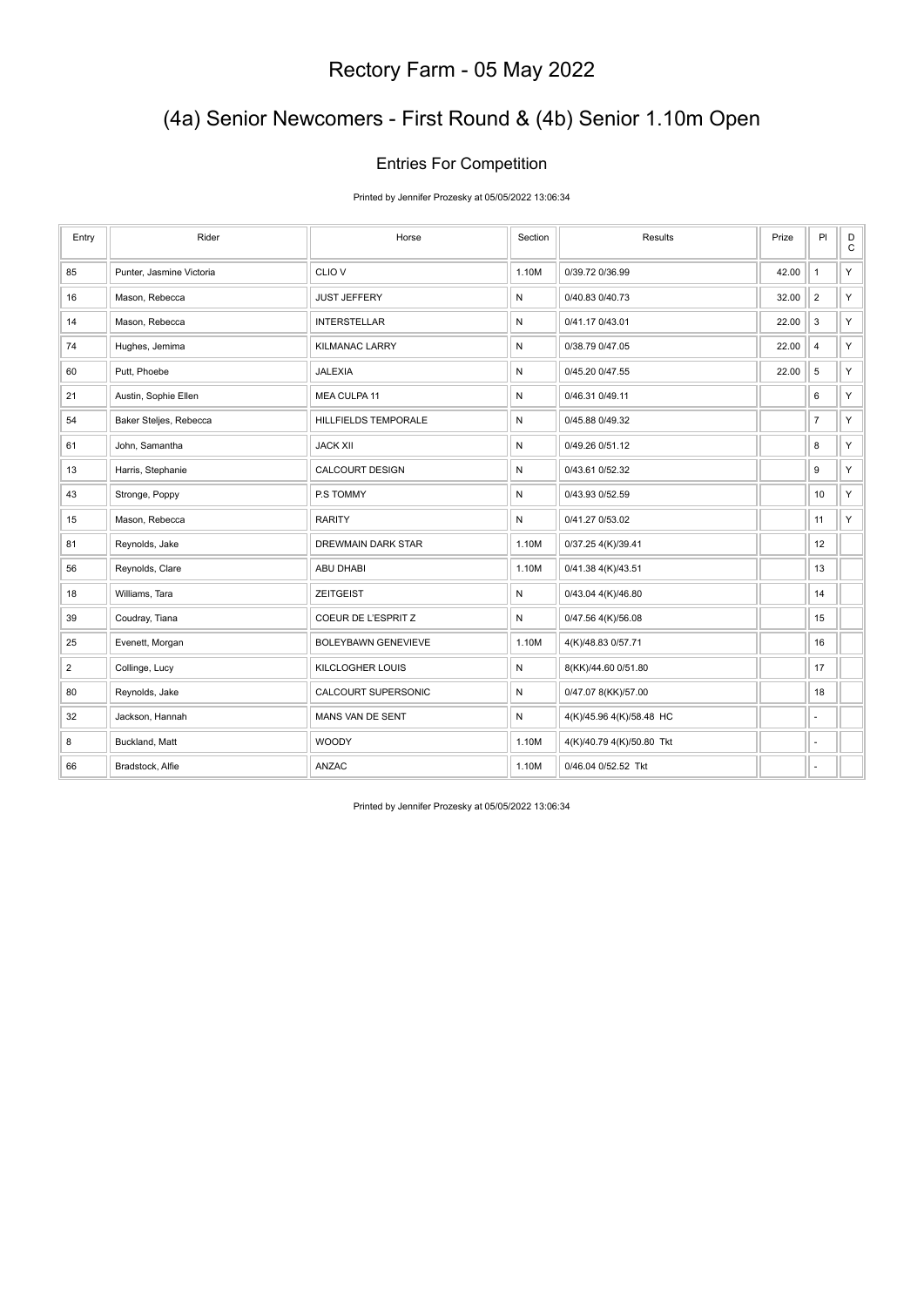### (5a) National 1.15m Members Cup Qualifier & (5b) Senior 1.15m Open (inc. the National 1.15m Members Cup Qualifier)

#### Entries For Competition

Printed by Jennifer Prozesky at 05/05/2022 14:11:18

| Entry | Rider                    | Horse                      | Section | Results                  | Prize | PI             | D<br>$\mathtt{C}$ |
|-------|--------------------------|----------------------------|---------|--------------------------|-------|----------------|-------------------|
| 90    | Halim, Jay               | <b>BILLY COINTREAU</b>     | BM1.15  | 0/29.46 0/47.51          | 52.00 | $\mathbf{1}$   | Y                 |
| 33    | Loffet, James            | <b>GAUDI II</b>            | BM1.15  | 0/31.08 0/48.49          | 37.00 | $\overline{2}$ | Y.                |
| 22    | Austin, Sophie Ellen     | EMMY Z                     | BM1.15  | 0/32.51 0/52.62          | 27.00 | 3              | Y.                |
| 14    | Mason, Rebecca           | <b>INTERSTELLAR</b>        | BM1.15  | 0/32.47 0/56.27          | 22.00 | $\overline{4}$ | Y.                |
| 24    | Austin, Andy             | PROSPECT CLOVEA            | BM1.15  | 0/31.97 0/57.13          |       | 5              | Y.                |
| 57    | Reynolds, Clare          | <b>CALIAN Z</b>            | BM1.15  | 0/27.96 0/58.05          |       | 6              | Y.                |
| 62    | John, Samantha           | <b>NPS FLORIDA</b>         | BM1.15  | 0/29.72 0/60.91          |       | $\overline{7}$ | Y.                |
| 3     | Buckland, Matt           | <b>LADY BALU</b>           | BM1.15  | 0/30.55 3(3)/65.40       |       | 8              |                   |
| 10    | Warner, Amelia Madelaine | CALCOURT DORADO            | BM1.15  | 0/31.18 4(K)/58.08       |       | 9              |                   |
| 27    | Kitajima, Ryuzo          | <b>CEKATINKA</b>           | BM1.15  | 0/33.17 4(4)/66.38       |       | 10             |                   |
| 75    | Jones, Madeleine         | <b>INDIGO BH</b>           | 1.15M   | 4(D)/39.67 1(1)/63.19    |       | 11             |                   |
| 31    | Sydney Johnson           | <b>DILIGENCE Z</b>         | 1.15M   | 0/32.12 6(6)/68.41       |       | 12             |                   |
| 20    | Pigott, Tobias           | <b>COOLEY CASH</b>         | 1.15M   | 0/30.08 8(KK)/58.89      |       | 13             |                   |
| 54    | Baker Steljes, Rebecca   | HILLFIELDS TEMPORALE       | BM1.15  | 0/34.29 8(KK)/61.34      |       | 14             |                   |
| 40    | Coudray, Tiana           | <b>SMOKEY</b>              | 1.15M   | 0/34.26 12(K:8)/70.57    |       | 15             |                   |
| 18    | Williams, Tara           | <b>ZEITGEIST</b>           | BM1.15  | 4(C)/40.08 12(KKK)/62.15 |       | 16             |                   |
| 89    | Halim, Jay               | <b>FEINS CORNET</b>        | BM1.15  | 0/31.46 23(KKK:11)/73.84 |       | 17             |                   |
| 51    | Fernyhough, Joseph       | <b>LEGAL ADVOCATE</b>      | BM1.15  | 0/33.05 25(KD:17)/79.05  |       | 18             |                   |
| 66    | Bradstock, Alfie         | ANZAC                      | 1.15M   | 0/32.65 7(7)/69.39 Tkt   |       | $\overline{a}$ |                   |
| 25    | Evenett, Morgan          | <b>BOLEYBAWN GENEVIEVE</b> | 1.15M   | 0/29.45 8(KK)/61.96 Tkt  |       | $\sim$         |                   |

Printed by Jennifer Prozesky at 05/05/2022 14:11:18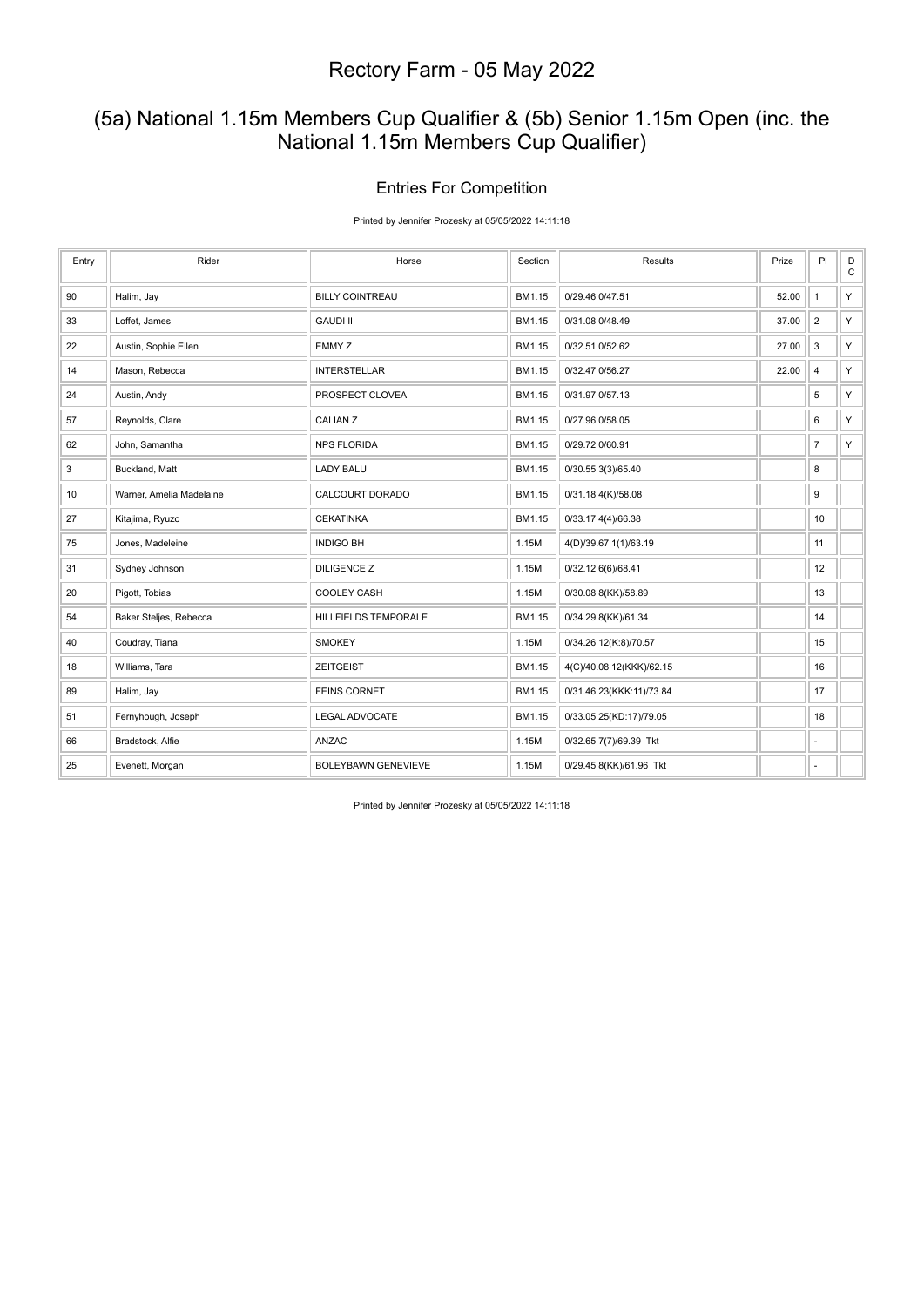# (6a) Equitop GLME Senior Foxhunter First Round & (6b) Senior 1.20m Open

#### Entries For Competition

Printed by Jennifer Prozesky at 05/05/2022 15:27:39

| Entry | Rider                    | Horse                        | Section     | Results                     | Prize | PI               | D<br>$\mathsf C$ |
|-------|--------------------------|------------------------------|-------------|-----------------------------|-------|------------------|------------------|
| 86    | Punter, Jasmine Victoria | CORONA VDB Z                 | 1.20M       | 0/34.78 0/35.78             | 52.00 | $\mathbf{1}$     | Υ                |
| 91    | Halim, Jay               | VIP II                       | 1.20M       | 0/38.53 0/36.10             | 37.00 | $\overline{2}$   | Υ                |
| 67    | Bradstock, Alfie         | DANTEE VAN DE MOSKIFARM      | 1.20M       | 0/37.41 0/36.60             | 27.00 | 3                | Υ                |
| 33    | Loffet, James            | <b>GAUDI II</b>              | 1.20M       | 0/35.79 0/36.88             | 22.00 | $\sqrt{4}$       | Υ                |
| 53    | Fernyhough, Joseph       | CANCARI V Z                  | 1.20M       | 0/36.82 0/42.60             | 22.00 | $\,$ 5 $\,$      | Υ                |
| 57    | Reynolds, Clare          | CALIAN Z                     | F           | 0/32.88 0/45.08             | 22.00 | 6                | Υ                |
| 23    | Austin, Sophie Ellen     | <b>FICUS</b>                 | 1.20M       | 0/40.13 0/45.68             |       | $\boldsymbol{7}$ | Υ                |
| 45    | Stronge, Poppy           | I MISS INDEPENDENCE          | F           | 0/37.84 0/45.79             |       | 8                | Υ                |
| 3     | Buckland, Matt           | <b>LADY BALU</b>             | $\mathsf F$ | 0/33.92 0/49.22             |       | 9                | Υ                |
| 22    | Austin, Sophie Ellen     | EMMY Z                       | F           | 0/38.93 0/52.30             |       | 10               | Υ                |
| 24    | Austin, Andy             | PROSPECT CLOVEA              | 1.20M       | 0/39.78 0/53.38             |       | 11               | Υ                |
| 61    | John, Samantha           | <b>JACK XII</b>              | F           | 0/40.75 0/54.94             |       | 12               | Υ                |
| 34    | Loffet, James            | CHARACTER 1243               | 1.20M       | 0/37.72 4(K)/37.26          |       | 13               |                  |
| 90    | Halim, Jay               | <b>BILLY COINTREAU</b>       | 1.20M       | 0/37.03 4(K)/41.97          |       | 14               |                  |
| 89    | Halim, Jay               | <b>FEINS CORNET</b>          | F           | 0/37.26 4(K)/42.84          |       | 15               |                  |
| 82    | Reynolds, Jake           | <b>BONMAHON BLUE SHAKER</b>  | $\mathsf F$ | 0/37.79 4(K)/46.81          |       | 16               |                  |
| 44    | Stronge, Poppy           | ELEGANT DOLLARDS             | 1.20M       | 4(R)/46.78 0/49.97          |       | 17               |                  |
| 72    | Mason, Rebecca           | OGUE ARDKYLE                 | $\mathsf F$ | 4(K)/35.82 0/50.40          |       | 18               |                  |
| 84    | Power, Anna              | OXFORD V/D WITTE DRIESENDIJK | $\mathsf F$ | 0/35.18 4(K)/50.78          |       | 19               |                  |
| 17    | Mason, Rebecca           | <b>KORENOSA</b>              | $\mathsf F$ | 0/38.59 4(K)/57.86          |       | 20               |                  |
| 75    | Jones, Madeleine         | <b>INDIGO BH</b>             | F           | 4(K)/36.17 8(KK)/49.96      |       | 21               |                  |
| 51    | Fernyhough, Joseph       | LEGAL ADVOCATE               | $\mathsf F$ | 8(KK)/41.61 4(K)/51.99      |       | 22               |                  |
| 52    | Fernyhough, Joseph       | <b>CALCOURT DENBIGH</b>      | F           | 0/35.47 (RR)/--.-- Elim-Ref |       | ÷,               |                  |
| 40    | Coudray, Tiana           | <b>SMOKEY</b>                | 1.20M       | 0/40.66 0/55.12 Tkt         |       | ÷,               |                  |
| 20    | Pigott, Tobias           | COOLEY CASH                  | 1.20M       | 0/36.44 0/48.10 Tkt         |       | ä,               |                  |
| 69    | Bradstock, Alfie         | CAYELLO                      | 1.20M       | 0/39.62 4(K)/54.21 Tkt      |       |                  |                  |
| 28    | Tanaka, Toshiyuki        | SWIPER JRA                   | 1.20M       | 0/35.68 0/48.92 Tkt         |       | ÷,               |                  |

Printed by Jennifer Prozesky at 05/05/2022 15:27:39